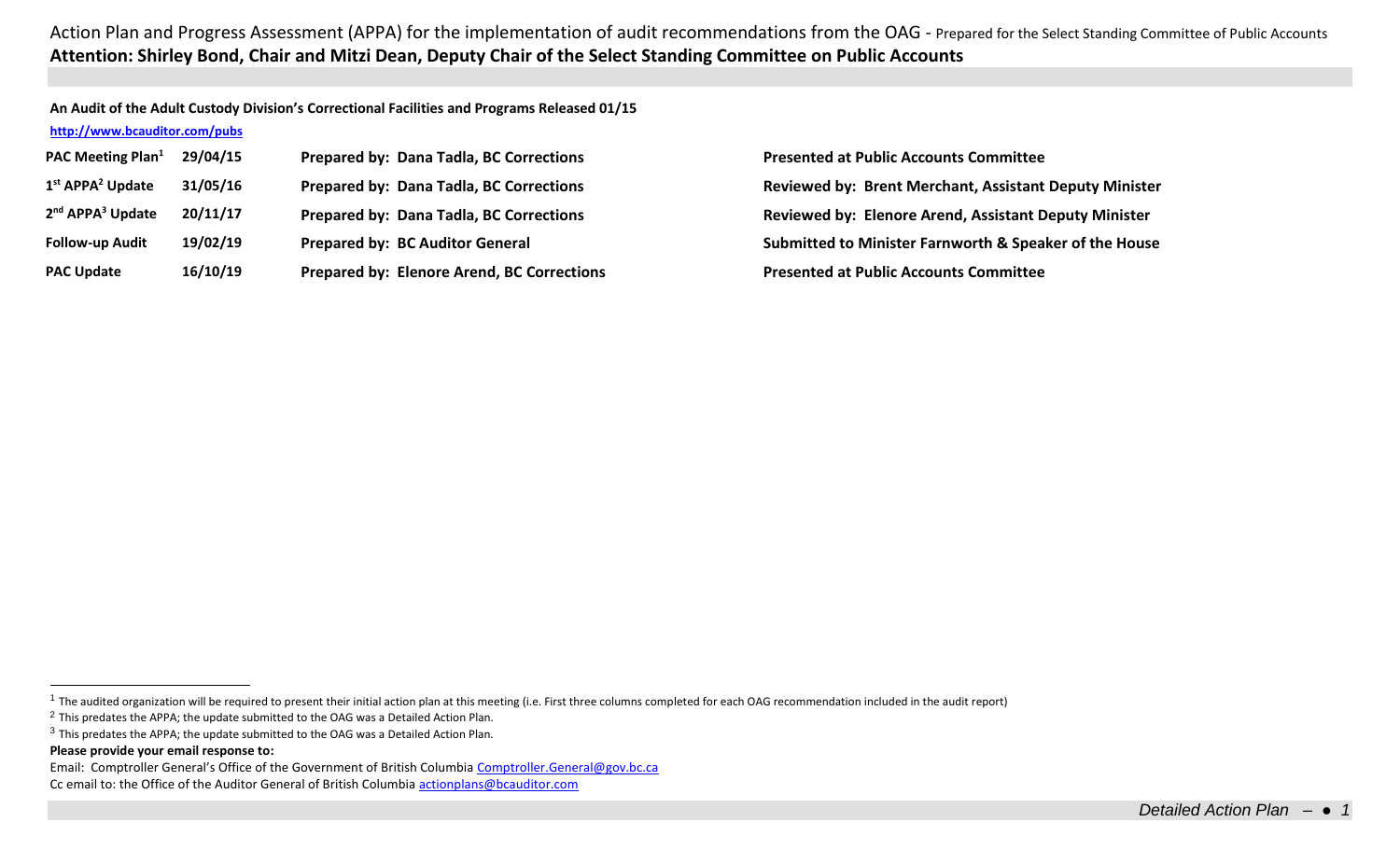| <b>Rec. #</b><br>Accepted?<br>Yes / No <sup>4</sup> | <b>OAG</b><br><b>Recommendations</b>                                                                                                                                                                                                                                                                                                                              | <b>Actions Planned &amp; Target Date(s)</b> <sup>5</sup>                                                                                                                                                                                                                                                                                                                                                                                                                                                                                                                                                                                                                                                                                                                                                                                                                                                                                                                                                                                                                                                                                                                                                                                                                                                                                                                                                                                                                                                                                                                                                                                                                                   | Assessment of Progress to date <sup>6</sup> and Actions Taken <sup>7</sup><br>(APPA update)                                                                                                                                                                                                                                                                                                                                                                                                                                                                                                                                                                                                                                                                                                                                                                                                                                                                                                                                                                                                                                                                                                                                                                                                                                                                                                    |
|-----------------------------------------------------|-------------------------------------------------------------------------------------------------------------------------------------------------------------------------------------------------------------------------------------------------------------------------------------------------------------------------------------------------------------------|--------------------------------------------------------------------------------------------------------------------------------------------------------------------------------------------------------------------------------------------------------------------------------------------------------------------------------------------------------------------------------------------------------------------------------------------------------------------------------------------------------------------------------------------------------------------------------------------------------------------------------------------------------------------------------------------------------------------------------------------------------------------------------------------------------------------------------------------------------------------------------------------------------------------------------------------------------------------------------------------------------------------------------------------------------------------------------------------------------------------------------------------------------------------------------------------------------------------------------------------------------------------------------------------------------------------------------------------------------------------------------------------------------------------------------------------------------------------------------------------------------------------------------------------------------------------------------------------------------------------------------------------------------------------------------------------|------------------------------------------------------------------------------------------------------------------------------------------------------------------------------------------------------------------------------------------------------------------------------------------------------------------------------------------------------------------------------------------------------------------------------------------------------------------------------------------------------------------------------------------------------------------------------------------------------------------------------------------------------------------------------------------------------------------------------------------------------------------------------------------------------------------------------------------------------------------------------------------------------------------------------------------------------------------------------------------------------------------------------------------------------------------------------------------------------------------------------------------------------------------------------------------------------------------------------------------------------------------------------------------------------------------------------------------------------------------------------------------------|
| 1.<br>Yes                                           | That the Adult Custody<br>Division develop and<br>implement a complete<br>performance management<br>framework of goals,<br>objectives, strategies,<br>performance measures<br>and targets to achieve safe<br>and secure custody, and<br>reduce criminal behaviour.<br>This would include<br>defining appropriate<br>occupancy levels for<br>correctional centres. | <b>BC Corrections Future Actions and Target Dates:</b><br>Data collection is underway to support the performance management<br>framework (added since progress audit).<br>Division sub-committees will begin reporting KPIs and key<br>$\Omega$<br>achievements, quarterly to the divisional management committee in<br><b>April 2020.</b><br>The division will continue to refine key indicators and targets with<br>$\circ$<br>respect to safety and security, changing behaviour and capacity levels.<br>Semi-annual reviews will begin in July 2020.<br>Regarding changing behaviour and reducing re-offending, in 2017 the branch<br>discovered a problem with the business intelligence tool that generates the<br>recidivism rate and work has been underway to address the issue. Once the<br>issue is resolved we will be able to monitor trends and report publicly on our<br>recidivism rates. Target date: December 2020<br>With respect to correctional centre occupancy levels, the division is developing<br>a strategy that addresses the dynamic and complex considerations involved in<br>housing individuals in custody. Analysis of factors impacting occupancy levels<br>including capacity of current facilities, the changing inmate profile, and staffing<br>changes is underway. As a first step, a jurisdictional scan of double bunking<br>has been completed to determine whether additional action to define suitable<br>targets can be implemented based on other jurisdictions' experiences. A<br>framework addressing considerations in determining whether double-bunking<br>is appropriate will be complete in June 2020 (revised since progress audit). | <b>OAG Progress Audit Assessment: Partially implemented</b><br><b>ACD Assessment: Partially implemented</b><br><b>Actions Taken &amp; Discussion:</b><br>The branch has updated its strategic plan, including its mission and priorities.<br>The division is implementing a performance management framework for all business areas, including:<br>Re-structuring its management sub-committees with new terms of reference;<br>$\circ$<br>Establishing new key indicators; and<br>$\Omega$<br>Ensuring alignment with the strategic plan.<br>The division has developed an evaluation framework as part of the segregation reform project that<br>includes ongoing monitoring and reporting of key indicators.<br>With respect to occupancy levels, the division forecasts changes to the inmate population to guide<br>facility planning, and facilities are designed to accommodate fluctuations in the population of<br>individuals in custody. As the population fluctuates, double-bunking is used as required. Current unit<br>closures are used as a tool to manage populations of individuals in custody due to staffing pressures<br>and population fluctuations. In every case possible, BC Corrections tries to ensure double-bunking is<br>minimized.<br>The division has received funding and is implementing facility changes to reduce double-bunking in<br>segregation units. |

## **Please provide your email response to:**

 $\overline{a}$ 

Email: Comptroller General's Office of the Government of British Columbia [Comptroller.General@gov.bc.ca](mailto:Comptroller.General@gov.bc.ca) Cc email to: the Office of the Auditor General of British Columbi[a actionplans@bcauditor.com](mailto:actionplans@bcauditor.com)

<sup>&</sup>lt;sup>4</sup> For each recommendation, the audited organization should state whether or not they have accepted the recommendation and plan to implement it fully by typing either "Yes" or "No" under the number of the recommendation.

<sup>&</sup>lt;sup>5</sup> Target date is the date that audited organization expects to have "fully or substantially implemented" the recommendation. If several actions are planned to implement one recommendation, indicate target dates for each <sup>6</sup>The Select Standing Committee on Public Accounts (PAC) will request that the audited organization provide a yearly update (i.e completed "Assessment of Progress and Actions Taken" column) until all recommendations are f addressed to the satisfaction of the PAC. This is for the APPA update.

<sup>7</sup> This action plan and the subsequent updates have not been audited by the OAG. However, at a future date that Office may undertake work to determine whether the entity has implemented the recommendations. The results of t reported in a separate report prepared by the OAG.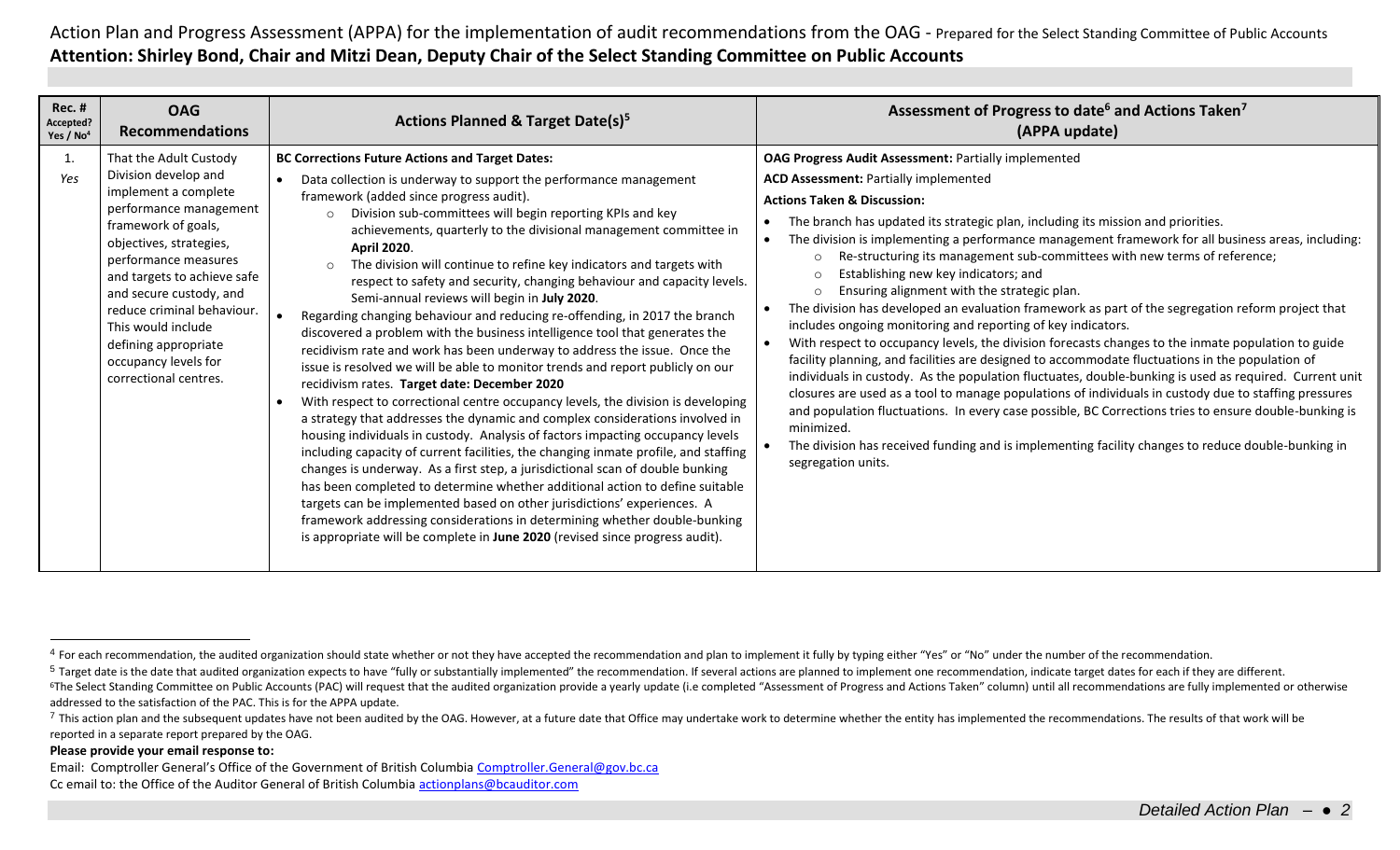| <b>Rec. #</b><br>Accepted?<br>Yes / No <sup>4</sup> | <b>OAG</b><br><b>Recommendations</b>                                                                                                                                                                                                                                                                    | <b>Actions Planned &amp; Target Date(s)</b> <sup>5</sup>                                                                                                                                                                                                                                                                                                                                                                                                                                                                                                                                                                                                                                                                                                                                                                                                                                                                                                                                                                                                                                                                                  | Assessment of Progress to date <sup>6</sup> and Actions Taken <sup>7</sup><br>(APPA update)                                                                                                                                                                                                                                                                                                                                                                                                                                                                                                                                                                                                                                                                                                                                                                                                                                                                                                                                                                                                                                                                                                                                                                                                                                                                                                                                                                                                                                                                                                                                                                                                                                                      |
|-----------------------------------------------------|---------------------------------------------------------------------------------------------------------------------------------------------------------------------------------------------------------------------------------------------------------------------------------------------------------|-------------------------------------------------------------------------------------------------------------------------------------------------------------------------------------------------------------------------------------------------------------------------------------------------------------------------------------------------------------------------------------------------------------------------------------------------------------------------------------------------------------------------------------------------------------------------------------------------------------------------------------------------------------------------------------------------------------------------------------------------------------------------------------------------------------------------------------------------------------------------------------------------------------------------------------------------------------------------------------------------------------------------------------------------------------------------------------------------------------------------------------------|--------------------------------------------------------------------------------------------------------------------------------------------------------------------------------------------------------------------------------------------------------------------------------------------------------------------------------------------------------------------------------------------------------------------------------------------------------------------------------------------------------------------------------------------------------------------------------------------------------------------------------------------------------------------------------------------------------------------------------------------------------------------------------------------------------------------------------------------------------------------------------------------------------------------------------------------------------------------------------------------------------------------------------------------------------------------------------------------------------------------------------------------------------------------------------------------------------------------------------------------------------------------------------------------------------------------------------------------------------------------------------------------------------------------------------------------------------------------------------------------------------------------------------------------------------------------------------------------------------------------------------------------------------------------------------------------------------------------------------------------------|
| 2.<br>Yes                                           | That the Adult Custody<br>Division periodically assess<br>trends in safety and<br>security within and across<br>correctional centres to<br>understand how<br>differences in operation,<br>design or occupancy<br>contribute to incidents and<br>use the results to reduce<br>the risk of reoccurrences. | <b>BC Corrections Future Actions and Target Dates:</b><br>Conduct annual analyses of safety and security incidents at all centres,<br>including inmate on inmate assaults, to identify trends and use the results to<br>examine ways to reduce the risk of reoccurrence. Target Date: First analysis<br><b>July 2020.</b><br>The division has struck a working group to develop a provincial framework for<br>no violence initiatives within correctional centres. An analysis of the impacts<br>of existing no-violence initiatives is underway and will be complete by<br>December 2020.<br>Evaluate specialized units (e.g., complex needs units) and consider expanding<br>to other correctional centres where the facility design supports such measures.<br>The research unit is putting into place the measures that will allow such<br>evaluations to proceed and an evaluation of right living units will start in April<br>2021, resource dependent.<br>Develop centre-based and provincial strategy for expanding specialized living<br>units based on evaluation results Target date: April 2022, dependent on<br>evaluation. | <b>OAG Progress Audit Assessment: Partially implemented</b><br><b>ACD Assessment: Partially implemented</b><br><b>Actions Taken &amp; Discussion:</b><br>All violence within correctional centres, including inmate-on-inmate violence, is closely tracked and<br>reviewed every six months.<br>The division continues to regularly conduct critical incident and operational reviews that investigate<br>the cause of serious incidents and identify changes to prevent future incidents.<br>The division continues to conduct reviews of emerging safety issues. Recommendations and resulting<br>actions are data-driven. Examples of actions taken as a result of such reviews include: retro-fitting<br>food hatches, meal delivery carts, microwave switches, and upgrades to staff workstations on living<br>units.<br>The division conducted an in-depth analysis of contraband incidents and introduced measures to<br>reduce the risk of reoccurrence, including adding body scanners to detect and prevent contraband<br>from entering into correctional centres.<br>The Segregation Infrastructure Project has funding in place for facility design changes to improve safely<br>and security for individuals in custody and staff. Renovations to living, program, and recreation areas<br>will commence in FY2020/21 and are expected to be complete in FY2021/22.<br>The division has also expanded the use of specialized living units (e.g. right living units, complex needs<br>units) and used trauma informed practice and segregation reform to reduce incidents of violence, as<br>well as commenced a "no-violence" initiative pilot at Surrey Pretrial Services Centre (SPSC) and<br>Okanagan Correctional Centre (OCC). |

### **Please provide your email response to:**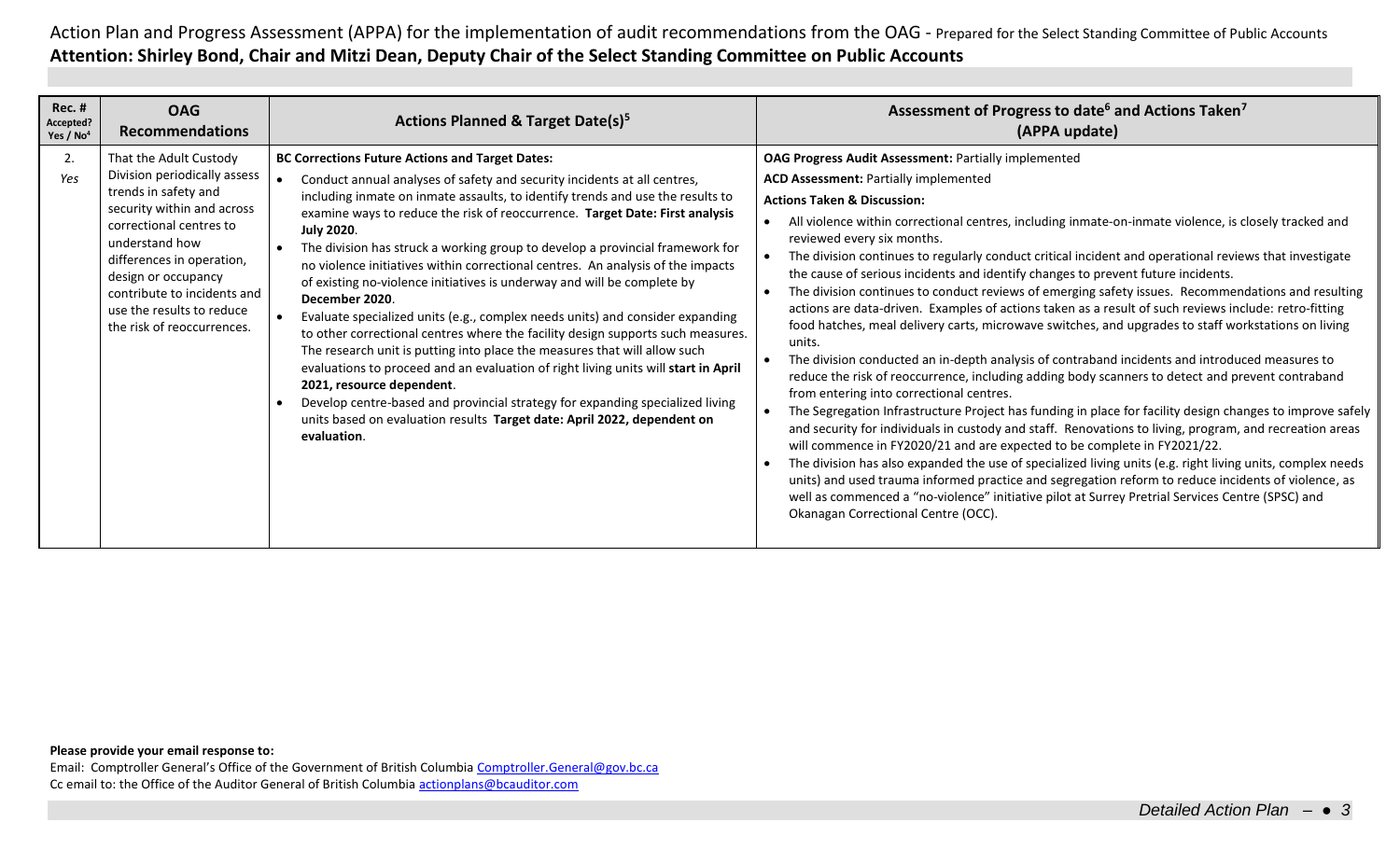| <b>Rec. #</b><br>Accepted?<br>Yes / No <sup>4</sup> | <b>OAG</b><br><b>Recommendations</b>                                                                                                                                                                                                                                            | Actions Planned & Target Date(s) <sup>5</sup> | Assessment of Progress to date <sup>6</sup> and Actions Taken <sup>7</sup><br>(APPA update)                                                                                                                                                                                                                                                                                                                                                                                                                                                                                                                                                                                                                                                                                                                                                                                                                                                                                |
|-----------------------------------------------------|---------------------------------------------------------------------------------------------------------------------------------------------------------------------------------------------------------------------------------------------------------------------------------|-----------------------------------------------|----------------------------------------------------------------------------------------------------------------------------------------------------------------------------------------------------------------------------------------------------------------------------------------------------------------------------------------------------------------------------------------------------------------------------------------------------------------------------------------------------------------------------------------------------------------------------------------------------------------------------------------------------------------------------------------------------------------------------------------------------------------------------------------------------------------------------------------------------------------------------------------------------------------------------------------------------------------------------|
| 3.<br>Yes                                           | That the Adult Custody<br>Division develop and<br>implement an approach to<br>forecasting facility space<br>and program needs that<br>accounts for the<br>complexity of the inmate<br>population, such as<br>changes in population<br>groups or shifts in<br>population trends. | No further action required.                   | OAG Progress Audit Assessment: Fully/substantially implemented<br><b>Actions Taken &amp; Discussion:</b><br>BC Corrections regularly examines key drivers that influence operations within correctional centres and<br>analyzes the impact these factors have on the type of facilities and programs it provides.<br>These factors include the increasing complexity of the custody population, the proportion of<br>individuals with mental health and substance use needs, the number of Indigenous individuals in<br>custody, and the increase in the remand population.<br>BC Corrections uses evidence to ensure facilities and programs meet the needs of the changing profile<br>$\bullet$<br>of our custody population. This is reflected in initiatives such as Complex Needs and Right Living Units<br>and the current Capital Asset Management Plan, which includes replacement of the aging facility in<br>Nanaimo and segregation reform related renovations. |
| 4.<br>Yes                                           | That the Adult Custody<br>Division ensure that<br>decisions regarding facility<br>space and programs fully<br>reflect key characteristics<br>of the inmate population<br>(such as security<br>designation, population<br>classification, legal status,<br>etc.).                | No further action required.                   | OAG Progress Audit Assessment: Fully/substantially implemented<br><b>Actions Taken &amp; Discussion:</b><br>The division is using its understanding of the inmate population to inform modifications in segregation<br>and living units, as well as broader changes to case management. This includes the introduction of<br>Right Living Units to enhance the successful reintegration of offenders upon release.<br>The division's Capital Asset Management Plan includes projects that reflect current drivers in the<br>custody population, including changes in segregation, the growing proportion of individuals on<br>remand, the proportion of individuals with mental health and substance use needs, and the complexity<br>of the custody population.                                                                                                                                                                                                           |
| 5.<br>Yes                                           | That the Adult Custody<br>Division periodically assess<br>the effectiveness of all<br>programs intended to<br>reduce re-offending and<br>use the results to identify<br>and implement<br>improvements in<br>programming.                                                        | No further action required.                   | OAG Progress Audit Assessment: Fully/substantially implemented<br><b>Actions Taken &amp; Discussion:</b><br>BC Corrections has implemented policy to evaluate cognitive-behavioural programs every 3-5 years.<br>$\bullet$<br>All programs have been evaluated or have an evaluation planned.<br>The BC Corrections Branch's Performance, Research and Evaluation Unit (PREv) conducts evaluation<br>and research activities to support the Branch in assessing the effectiveness of our programs.<br>https://www2.gov.bc.ca/gov/content/justice/criminal-justice/corrections/research-evaluation                                                                                                                                                                                                                                                                                                                                                                          |

**Please provide your email response to:**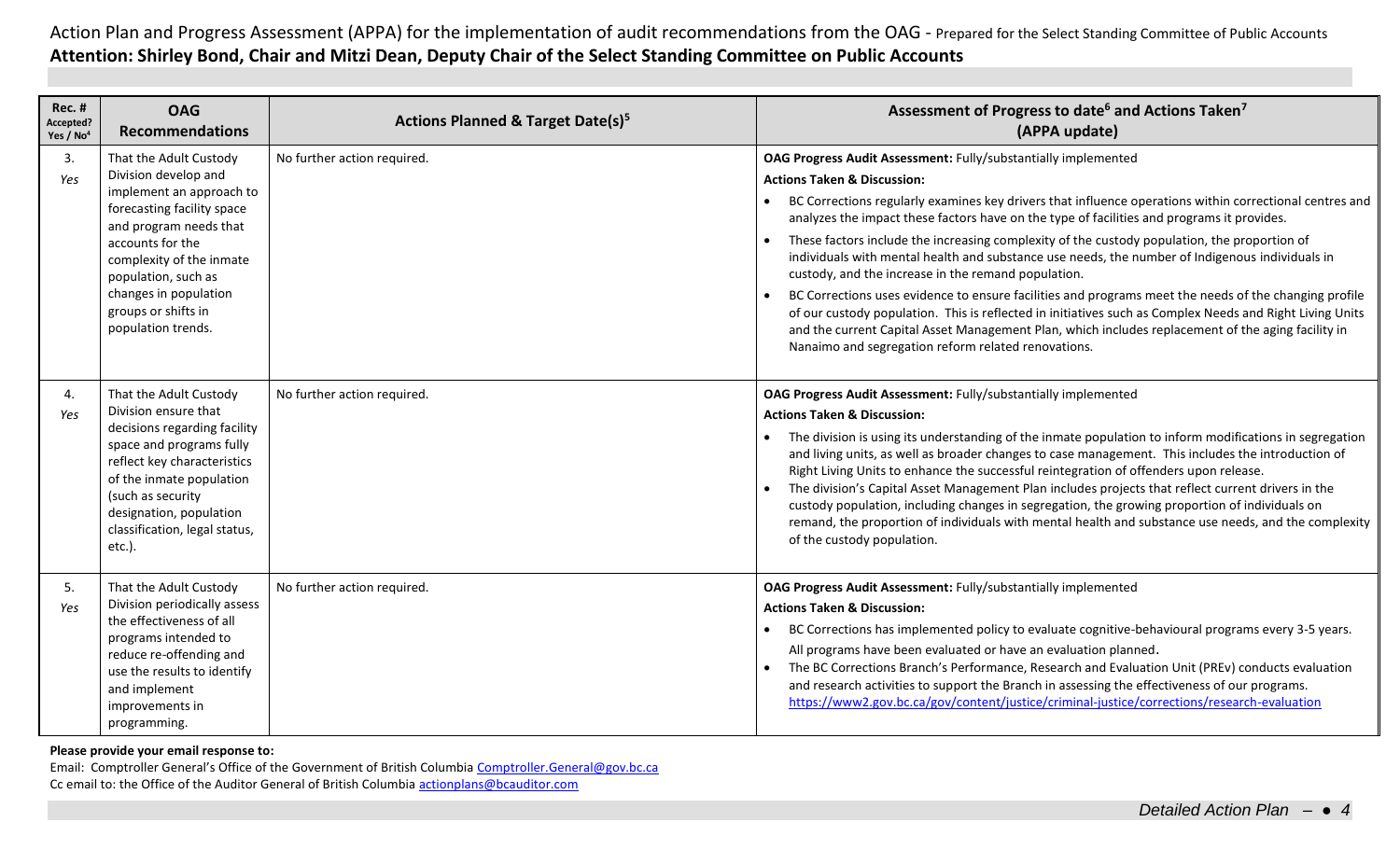| <b>Rec. #</b><br>Accepted?<br>Yes / $No4$ | <b>OAG</b><br><b>Recommendations</b>                                                                                                                                                                         | <b>Actions Planned &amp; Target Date(s)<sup>5</sup></b>                                                                                                                                                                                                                                                                                                                                                                                                                                                                                                                                                                                                                                                                                                                                                                                                                                                                                                                                                                                                                                                                                                                                                                                                                                                                                                                                                                                                                                                                                                                                                                                                                                         | Assessment of Progress to date <sup>6</sup> and Actions Taken <sup>7</sup><br>(APPA update)                                                                                                                                                                                                                                                                                                                                                                                                                                                                                                                                                                                                                                                                                                                                                                                                                                                                                                                                                                                                                                                                                                                                                                                                                                                                                                                                                                                                                                                                                                                                                                                                                                                                                                                                                                                                                                                                  |
|-------------------------------------------|--------------------------------------------------------------------------------------------------------------------------------------------------------------------------------------------------------------|-------------------------------------------------------------------------------------------------------------------------------------------------------------------------------------------------------------------------------------------------------------------------------------------------------------------------------------------------------------------------------------------------------------------------------------------------------------------------------------------------------------------------------------------------------------------------------------------------------------------------------------------------------------------------------------------------------------------------------------------------------------------------------------------------------------------------------------------------------------------------------------------------------------------------------------------------------------------------------------------------------------------------------------------------------------------------------------------------------------------------------------------------------------------------------------------------------------------------------------------------------------------------------------------------------------------------------------------------------------------------------------------------------------------------------------------------------------------------------------------------------------------------------------------------------------------------------------------------------------------------------------------------------------------------------------------------|--------------------------------------------------------------------------------------------------------------------------------------------------------------------------------------------------------------------------------------------------------------------------------------------------------------------------------------------------------------------------------------------------------------------------------------------------------------------------------------------------------------------------------------------------------------------------------------------------------------------------------------------------------------------------------------------------------------------------------------------------------------------------------------------------------------------------------------------------------------------------------------------------------------------------------------------------------------------------------------------------------------------------------------------------------------------------------------------------------------------------------------------------------------------------------------------------------------------------------------------------------------------------------------------------------------------------------------------------------------------------------------------------------------------------------------------------------------------------------------------------------------------------------------------------------------------------------------------------------------------------------------------------------------------------------------------------------------------------------------------------------------------------------------------------------------------------------------------------------------------------------------------------------------------------------------------------------------|
| 6.<br>Yes                                 | That the Adult Custody<br>Division implement a<br>quality assurance system<br>across correctional centres<br>to monitor and<br>continuously improve the<br>classification and case<br>management of inmates. | <b>BC Corrections Future Actions and Target Dates:</b><br>The enhanced internal inspections framework pilot began in January 2020.<br>Following a review, graduated roll-out is anticipated in April 2020 (revised<br>since Progress Audit).<br>The independent external inspections model will be piloted in September<br>2020. Following an evaluation of the model, an implementation plan is<br>anticipated in March 2021 (revised since Progress Audit).<br>Full implementation of the enhanced internal inspections framework and the<br>pilot and implementation of the independent external inspections model are<br>resource dependent.<br>The branch has focused on implementing case management and quality<br>assurance measures as part of the inspection process for segregated inmates<br>first, as these are the highest risk/highest needs inmates most in need of case<br>management. The work related to segregated inmates will provide a<br>foundation for case management and quality assurance for all individuals in<br>custody as staffing and resources permit. Target Date: Phased in over five<br>years, resource dependent.<br>The Integrated Case Planning (ICaP) project will increase information sharing<br>and collaboration among staff by developing an application that will integrate<br>risk assessment with case management. Target Date: FY 2020/21, resource<br>dependent.<br>Both the Segregation Reform Project (SRP) and ICaP are dependent on the<br>branch obtaining additional resources. Target Date: ICaP implementation in<br>FY 2020/21, resource dependent. SRP enhanced case management phased in<br>over five years, resource dependent. | OAG Progress Audit Assessment: No action taken<br><b>ACD Assessment: Partially implemented</b><br><b>Actions Taken &amp; Discussion:</b><br>The division is implementing quality assurance mechanisms in several ways.<br>The terms of references for all management sub-committees have been updated, including the setting<br>of goals and key performance indicators.<br>The division has developed a quality management framework that enhances its internal inspection<br>process and introduces an additional level of independent external inspections.<br>Correctional centres' Standard Operating Procedures have been updated and streamlined to ensure<br>provincial consistency and alignment with Adult Custody Policy. In addition, an Assistant Deputy<br>Warden of Standards has been appointed at each centre to implement this standardization and to<br>assist with ongoing policy and procedure compliance, and a provincial Standards Committee has been<br>established and meets monthly to address policy consistency and compliance on an ongoing basis.<br>To support segregation reform, the division has created a standardized case management plan and a<br>quality assurance process that are being implemented at all correctional centres.<br>The division has developed an evaluation framework as part of the segregation reform project (SRP)<br>that includes ongoing monitoring and reporting of key indicators.<br>There is a regular quality assurance process in place to review classification and case management<br>(correctional management oversight and correctional centre inspections).<br>As part of the Integrated Case Planning (ICaP) project, the Inmate Assessment Form has been updated<br>to improve the consistency of the classification process. For example, it now captures information<br>related to inmates' mental health needs, Indigenous status, and incidents of violence against staff. |

### **Please provide your email response to:**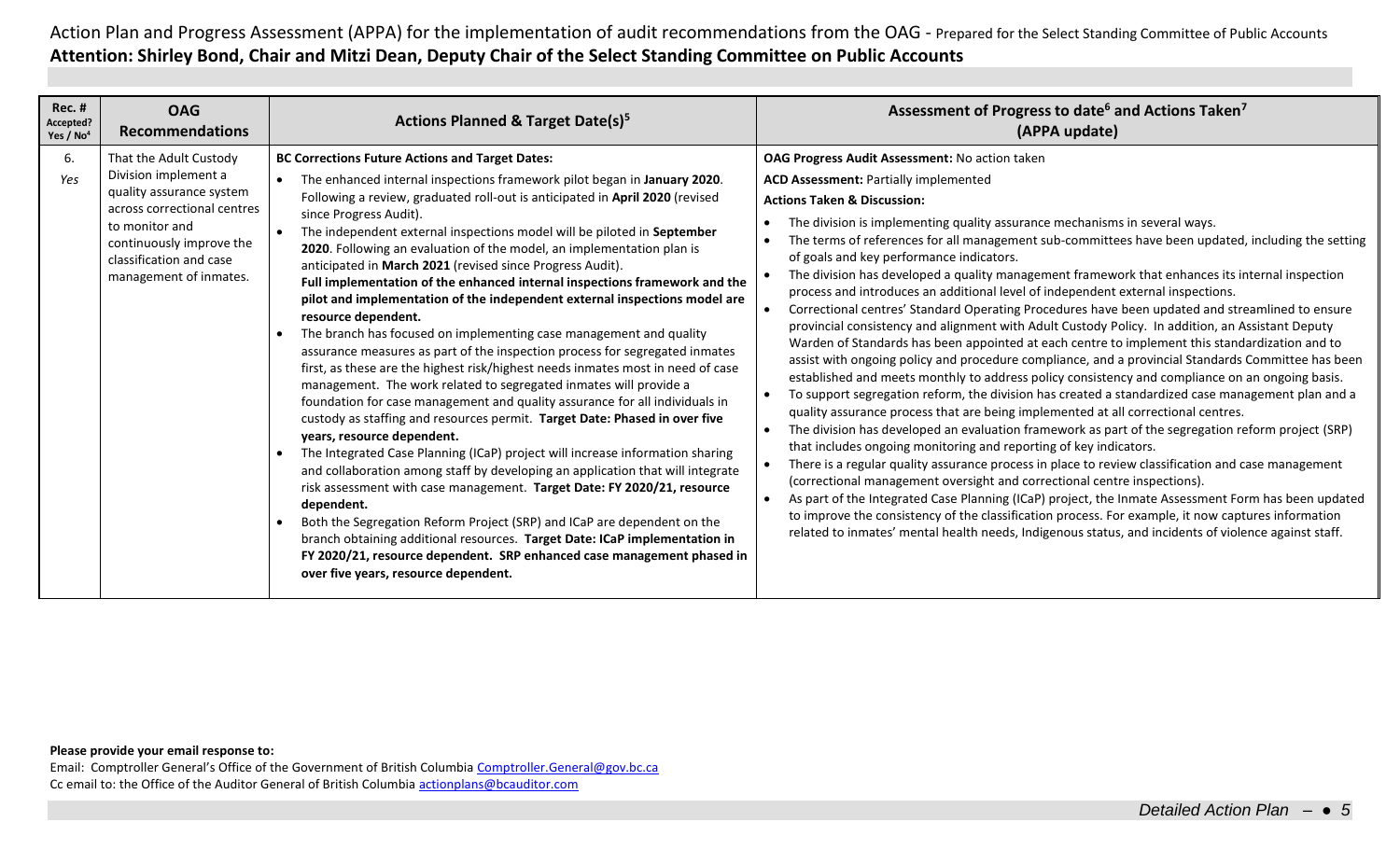| <b>Rec. #</b><br><b>OAG</b><br><b>Actions Planned &amp; Target Date(s)</b> <sup>5</sup><br>Accepted?<br><b>Recommendations</b><br>Yes / No <sup>4</sup>                                                                                                                                                                                                                                                                                                                                                               | Assessment of Progress to date <sup>6</sup> and Actions Taken <sup>7</sup><br>(APPA update)                                                                                                                                                                                                                                                                                                                                                                                                                                                                                                                                                                                                                                                                                                                                                                                                                                                                                                                                                                                                                                                                                                                                                                                                                                                                                                                                                                                                                                                                                                                                                                                                |
|-----------------------------------------------------------------------------------------------------------------------------------------------------------------------------------------------------------------------------------------------------------------------------------------------------------------------------------------------------------------------------------------------------------------------------------------------------------------------------------------------------------------------|--------------------------------------------------------------------------------------------------------------------------------------------------------------------------------------------------------------------------------------------------------------------------------------------------------------------------------------------------------------------------------------------------------------------------------------------------------------------------------------------------------------------------------------------------------------------------------------------------------------------------------------------------------------------------------------------------------------------------------------------------------------------------------------------------------------------------------------------------------------------------------------------------------------------------------------------------------------------------------------------------------------------------------------------------------------------------------------------------------------------------------------------------------------------------------------------------------------------------------------------------------------------------------------------------------------------------------------------------------------------------------------------------------------------------------------------------------------------------------------------------------------------------------------------------------------------------------------------------------------------------------------------------------------------------------------------|
| 7.<br><b>BC Corrections Future Actions and Target Dates:</b><br>That the Adult Custody<br>Division examine the<br>Yes<br>BC Corrections will proceed with policy and regulatory updates, as appropriate,<br>impact of housing<br>to reflect placement decision criteria. Target date: March 2021 (revised since<br>sentenced and non-<br>Progress Audit)<br>sentenced inmates<br>together and implement<br>an appropriate approach<br>for meeting the<br>requirements of the<br><b>Corrections Act</b><br>Regulation. | OAG Progress Audit Assessment: No action taken<br><b>ACD Assessment: Partially implemented</b><br><b>Actions Taken &amp; Discussion:</b><br>BC Corrections has taken action since the progress audit and conducted a review of the current<br>housing practices that found:<br>Remanded and sentenced individuals are often housed together; however, approximately half<br>$\circ$<br>of our remand population is housed at one of our two dedicated remand facilities;<br>Legal hold status, that is whether someone is being held on remand or has already been<br>$\circ$<br>sentenced, is not indicative of the risk they pose to the staff or other inmates; and,<br>The remand population has become increasingly more complex in recent years, and<br>$\circ$<br>individuals are often remanded as a result of either being accused of a serious crime, or<br>having an extensive criminal history. Our research has confirmed that there are fewer first<br>time offenders and more prolific offenders entering the correctional system. Therefore,<br>placement decisions in the centre need to consider much more than someone's legal hold<br>status.<br>When determining where to house an inmate, the classification process considers security risks,<br>criminal history, mental health needs, gang affiliations, criminal peers, and other factors.<br>The majority of these factors are risk factors that have been identified in research literature as being<br>the most indicative of risk and predictive of recidivism and institutional misconduct.<br>A draft report based on this review was shared with the Office of the Auditor General on October 9,<br>2019. |

### **Please provide your email response to:**